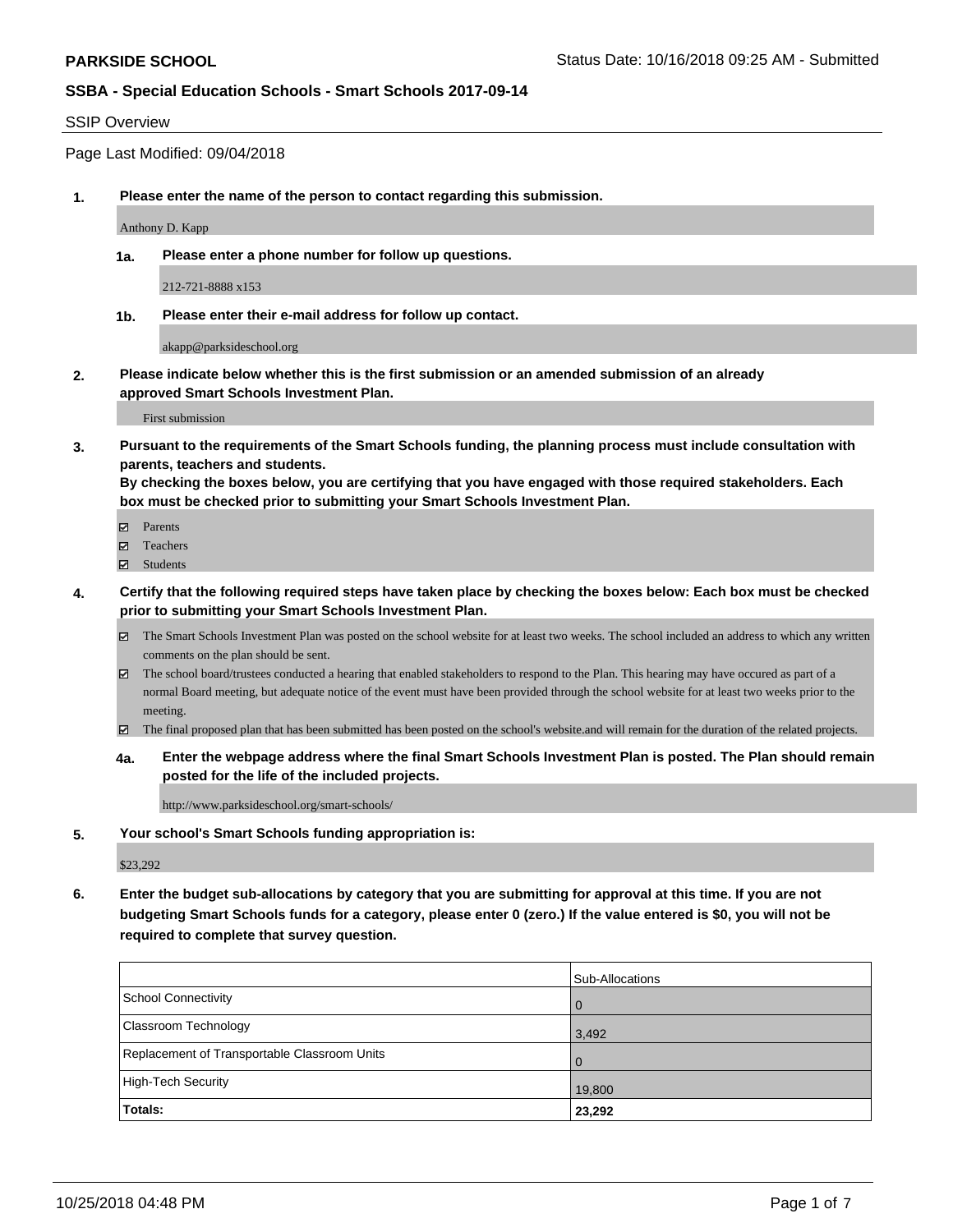School Connectivity

Page Last Modified: 09/04/2018

**1. Describe how you intend to use Smart Schools funds for high-speed broadband and/or wireless connectivity projects in school buildings.**

(No Response)

**2. Describe how the school plans to use digital connectivity and technology to improve teaching and learning.**

(No Response)

**3. Does your School Connectivity project require new construction or substantially altered space and result in capitalized cost in excess of \$100,000?**

(No Response)

**4. If you are submitting an allocation for School Connectivity complete this table.**

**Note that the calculated Total at the bottom of the table must equal the Total allocation for this category that you entered in the SSIP Overview overall budget.** 

|                                            | Sub-Allocation |
|--------------------------------------------|----------------|
| Network/Access Costs                       | (No Response)  |
| <b>Outside Plant Costs</b>                 | (No Response)  |
| School Internal Connections and Components | (No Response)  |
| <b>Professional Services</b>               | (No Response)  |
| Testing                                    | (No Response)  |
| <b>Other Upfront Costs</b>                 | (No Response)  |
| <b>Other Costs</b>                         | (No Response)  |
| Totals:                                    | 0              |

**5. Please detail the type, quantity, per unit cost and total cost of the eligible items under each sub-category. This is especially important for any expenditures listed under the "Other" category. All expenditures must be eligible for tax-exempt financing to be reimbursed with Smart Schools funds. Sufficient detail must be provided so that we can verify this is the case. If you have any questions, please contact us directly through smartschools@nysed.gov. Add rows under each sub-category for additional items, as needed.**

| Select the allowable expenditure | Item to be purchased | Quantity      | Cost per Item | <b>Total Cost</b> |
|----------------------------------|----------------------|---------------|---------------|-------------------|
| type.                            |                      |               |               |                   |
| Repeat to add another item under |                      |               |               |                   |
| each type.                       |                      |               |               |                   |
| (No Response)                    | (No Response)        | (No Response) | (No Response) | (No Response)     |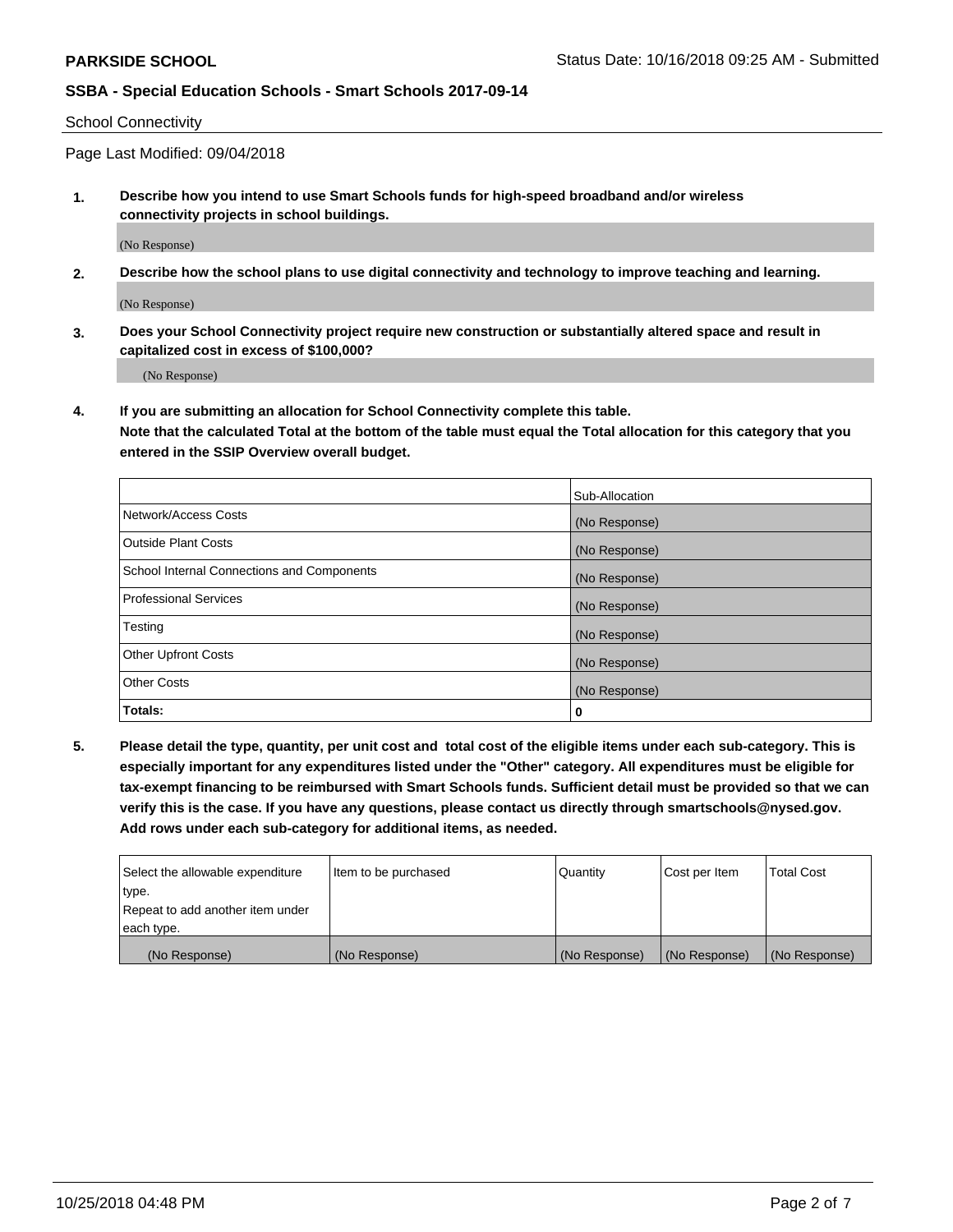Classroom Learning Technology Equipment (Devices)

Page Last Modified: 09/04/2018

#### **1. Describe the devices you intend to purchase and their compatibility with existing or planned platforms or systems.**

Parkside intends to use these funds to purchase 2 new desktop PC computers with monitors and 1 PC laptop for use by students and teachers. We make extensive use of Google platforms for our work and curriculum in our technology program, and these computers will enhance our technology inventory ensuring the most up-to-date systems for use by our students and teachers.

Computers purchased will be either Dell or Acer, ensuring their full compatibility to our existing technology and network.

#### **2. Describe how the proposed technology purchases will improve teaching and learning inside or outside of the classroom.**

The addition of new desktop and laptop computers to our classrooms will allow teachers and students access to the lastest software and tools to enhance learning through our technology program, whose mission is to provide teachers and students with tools to access skills and information through the use of technology. Our technology program focuses on developing basic skills with navigating the technology tools themselves, whether it be with desktop computers, laptops or tablets, or by using specific programs to enhance learning such as Google Docs or Google Slides. Our technology program also provide students with opportunities to do research and work on projects related to what they are learning in in class. Social skills including turn-taking, listening, letter-writing, and clear communication are also goals within the technology program. Using the tools that technology offers, students acquire strategies for learning and a better understanding of themselves as learners.

**3. To ensure the sustainability of technology purchases made with Smart Schools funds, schools must have a plan to maintain and support technology purchases reimbursed with Smart Schools funds. This sustainability plan should support recurring costs of use that are ineligible for Smart Schools funding such as device maintenance, technical support, Internet and wireless fees, maintenance of hotspots, staff professional development, building maintenance and the replacement of incidental items.**

 $\boxtimes$  By checking this box, you certify that the school has a sustainability plan as described above.

**4. Schools must ensure that devices purchased with Smart Schools funds will be distributed, prepared for use, maintained and supported appropriately. Schools must maintain detailed device inventories in accordance with generally accepted accounting principles.**

By checking this box, you certify that the school has a distribution and inventory management plan and system in place.

- **5. Schools must contact the SUNY/CUNY teacher preparation program that supplies the largest number of the its new teachers to request advice on innovative uses and best practices at the intersection of pedagogy and educational technology.**
	- By checking this box, you certify that you have contacted the SUNY/CUNY teacher preparation program that supplies the largest number of your new teachers to request advice on these issues.
	- **5a. Please enter the name of the SUNY or CUNY Institution that you contacted.**

Hunter College

**5b. Enter the primary Institution phone number.**

(212) 772-4000

**5c. Enter the name of the contact person with whom you consulted and/or will be collaborating with on innovative uses of technology and best practices.**

Bonnie Keilty

**6. If you are submitting an allocation for Classroom Educational Technology, complete this table.**

**Note that the calculated Total at the bottom of the table must equal the Total allocation for this category that you entered in the SSIP Overview overall budget.**

|                         | Sub-Allocation |
|-------------------------|----------------|
| Interactive Whiteboards | (No Response)  |
| Computer Servers        |                |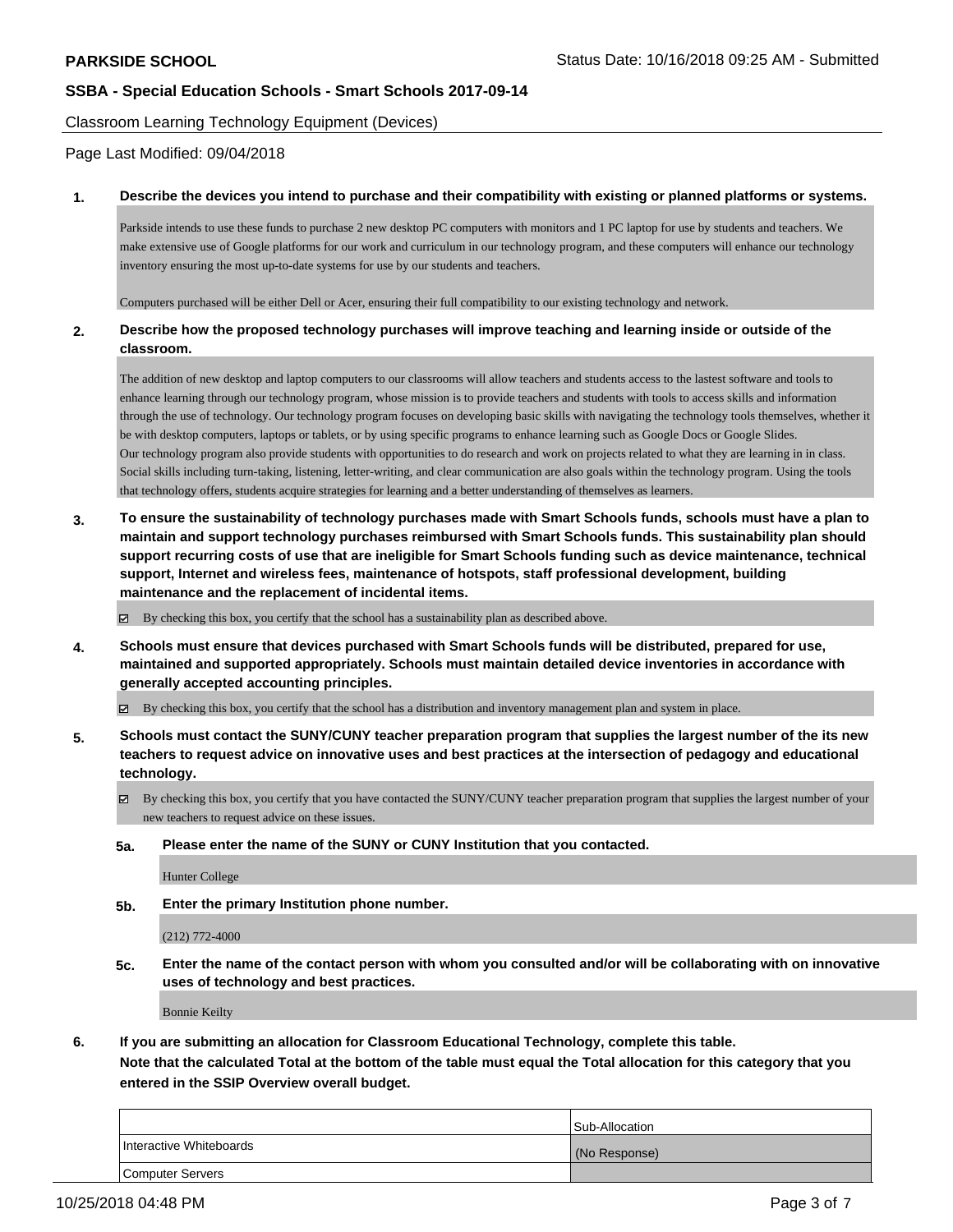Classroom Learning Technology Equipment (Devices)

Page Last Modified: 09/04/2018

|                          | Sub-Allocation |
|--------------------------|----------------|
|                          | (No Response)  |
| <b>Desktop Computers</b> | 2,492          |
| Laptop Computers         | 1,000          |
| <b>Tablet Computers</b>  | (No Response)  |
| <b>Other Costs</b>       | (No Response)  |
| Totals:                  | 3,492          |

**7. Please detail the type, quantity, per unit cost and total cost of the eligible items under each sub-category. This is especially important for any expenditures listed under the "Other" category. All expenditures must be capital bond eligible to be reimbursed with Smart Schools funds. If you have any questions, please contact us directly through smartschools@nysed.gov.**

**Add rows under each sub-category for additional items, as needed.**

| Select the allowable expenditure | Item to be purchased              | Quantity | Cost per Item | <b>Total Cost</b> |
|----------------------------------|-----------------------------------|----------|---------------|-------------------|
| type.                            |                                   |          |               |                   |
| Repeat to add another item under |                                   |          |               |                   |
| each type.                       |                                   |          |               |                   |
| <b>Desktop Computers</b>         | <b>Acer Think Station Desktop</b> |          | 1.246         | 2,492             |
| <b>Laptop Computers</b>          | Acer Laptop                       |          | 1.000         | 1,000             |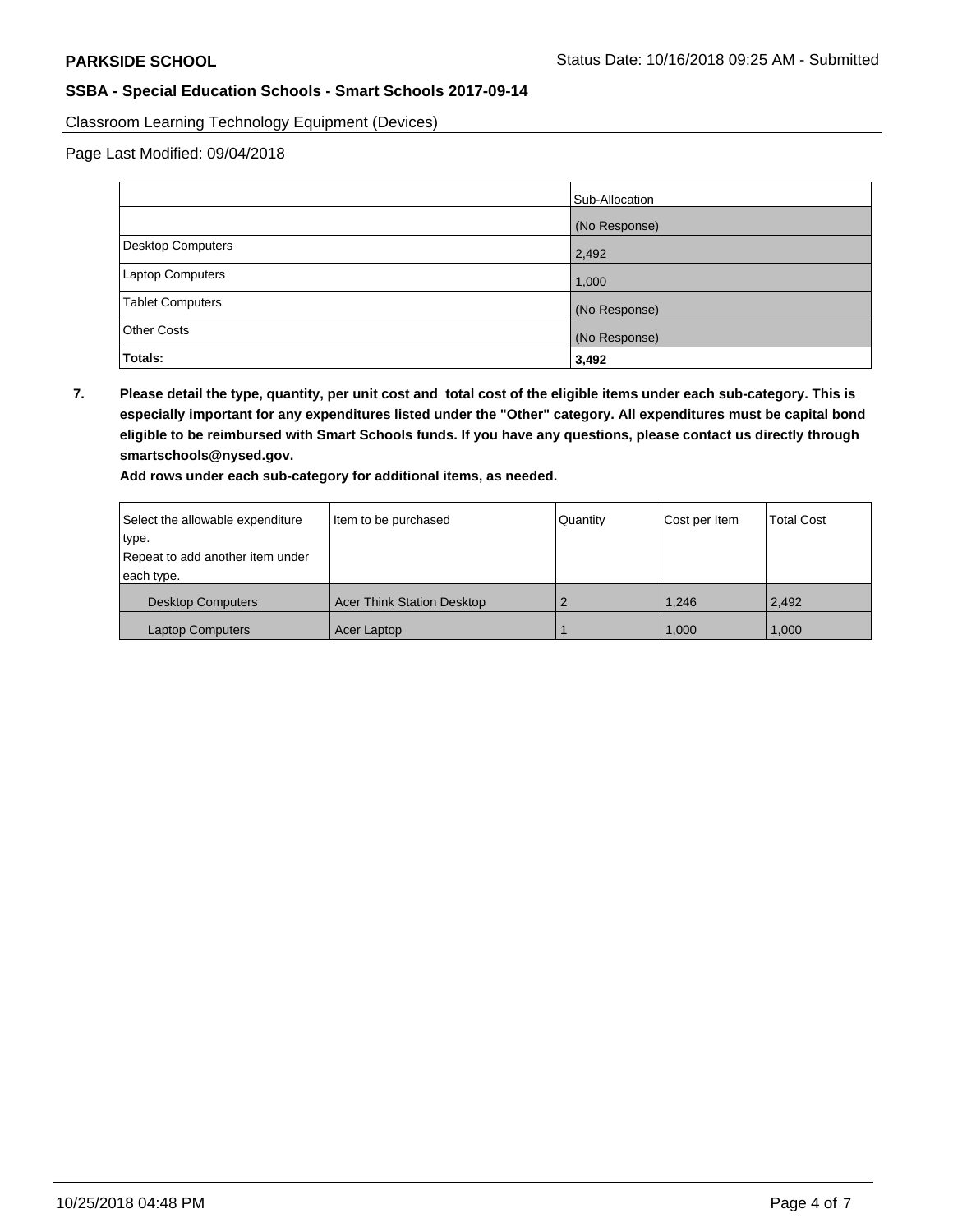Replace/Modernize Transportable Classrooms

Page Last Modified: 09/04/2018

**1. Describe the school's plan to construct, enhance or modernize education facilities to provide high-quality instructional space by replacing transportable classrooms.**

(No Response)

**2. Does your Classroom Trailer project require new construction or substantially altered space and result in capitalized cost in excess of \$100,000?**

(No Response)

**3. If you have made an allocation for Replace Transportable Classrooms, complete this table. Note that the calculated Total at the bottom of the table must equal the Total allocation for this category that you entered in the SSIP Overview overall budget.**

|                                                | Sub-Allocation |
|------------------------------------------------|----------------|
| Construct New Instructional Space              | (No Response)  |
| Enhance/Modernize Existing Instructional Space | (No Response)  |
| Other Costs                                    | (No Response)  |
| Totals:                                        | 0              |

**4. Please detail the type, quantity, per unit cost and total cost of the eligible items under each sub-category. This is especially important for any expenditures listed under the "Other" category. All expenditures must be capital bond eligible to be reimbursed with Smart Schools funds. If you have any questions, please contact us directly through smartschools@nysed.gov.**

**Add rows under each sub-category for additional items, as needed.**

| Select the allowable expenditure | Item to be purchased | Quantity      | Cost per Item | Total Cost    |
|----------------------------------|----------------------|---------------|---------------|---------------|
| type.                            |                      |               |               |               |
| Repeat to add another item under |                      |               |               |               |
| each type.                       |                      |               |               |               |
| (No Response)                    | (No Response)        | (No Response) | (No Response) | (No Response) |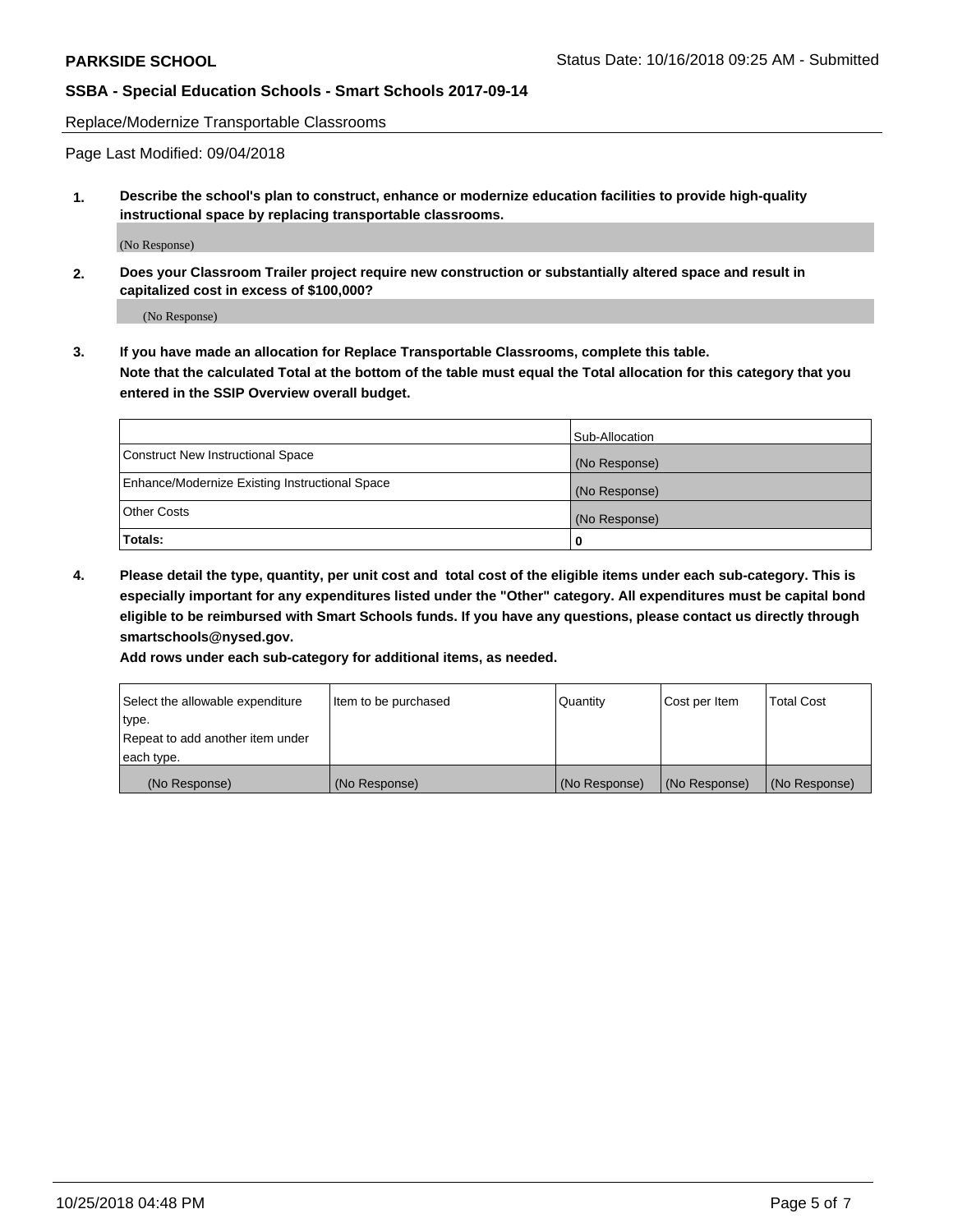#### High-Tech Security Features

#### Page Last Modified: 09/04/2018

**1. Describe how you intend to use Smart Schools funds to install high-tech security features in school buildings and on school campuses.**

Parkside plans to install an **Access Control System** that will include securing the main entrance of the building with a 1200lb magnetic door lock and electronic card reader system and access control panel that will allow for more secure building access and will interface with our existing fire alarm system.

This project will also include the installation of an **Expanded CCTV Security Camera System** that will include an upgraded 32 channel network video recorder and eight (8) high resolution IP based security cameras.

These improvements to Parkside's security systems will have a direct impact on our ability to keep students safe, and ensure that we are adequately addressing the security challenges faced by urban schools in the 21st century.

**2. Does your High-Tech Security project require new construction or substantially altered space and result in capitalized cost in excess of \$100,000?**

No

**3. If you have made an allocation for High-Tech Security Features, complete this table.**

**Note that the calculated Total at the bottom of the table must equal the Total allocation for this category that you entered in the SSIP Overview overall budget.**

|                                   | Sub-Allocation |
|-----------------------------------|----------------|
| <b>Electronic Security System</b> | 8,000          |
| <b>Entry Control System</b>       | 11,800         |
| Approved Door Hardening Project   |                |
| <b>Other Costs</b>                |                |
| Totals:                           | 19,800         |

**4. Please detail the type, quantity, per unit cost and total cost of the eligible items under each sub-category. This is especially important for any expenditures listed under the "Other" category. All expenditures must be capital bond eligible to be reimbursed with Smart Schools funds. If you have any questions, please contact us directly through smartschools@nysed.gov.**

**Add rows under each sub-category for additional items, as needed.**

| Select the allowable expenditure<br>type.      | Item to be purchased                                       | Quantity | Cost per Item | <b>Total Cost</b> |
|------------------------------------------------|------------------------------------------------------------|----------|---------------|-------------------|
| Repeat to add another item under<br>each type. |                                                            |          |               |                   |
| Main Entrance Entry Control<br>System          | <b>Access Control Panel w/Battery</b><br><b>Backup</b>     |          | 2,800         | 2,800             |
| Main Entrance Entry Control<br>System          | 1200 LB Magnetic Door Lock with<br><b>Mounting Bracket</b> |          | 700           | 700               |
| Main Entrance Entry Control<br>System          | Prox Card Reader (Mullion Mount)                           |          | 500           | 500               |
| Main Entrance Entry Control<br>System          | RTE PIR W/Manual Pushbutton RTE<br>Override                | 1        | 500           | 500               |
| Main Entrance Entry Control<br>System          | Interface to Existing Fire Alarm System   1                |          | 1,500         | 1,500             |
| Main Entrance Entry Control                    | Installation of Conduit, Wiring and                        |          | 4,300         | 4,300             |